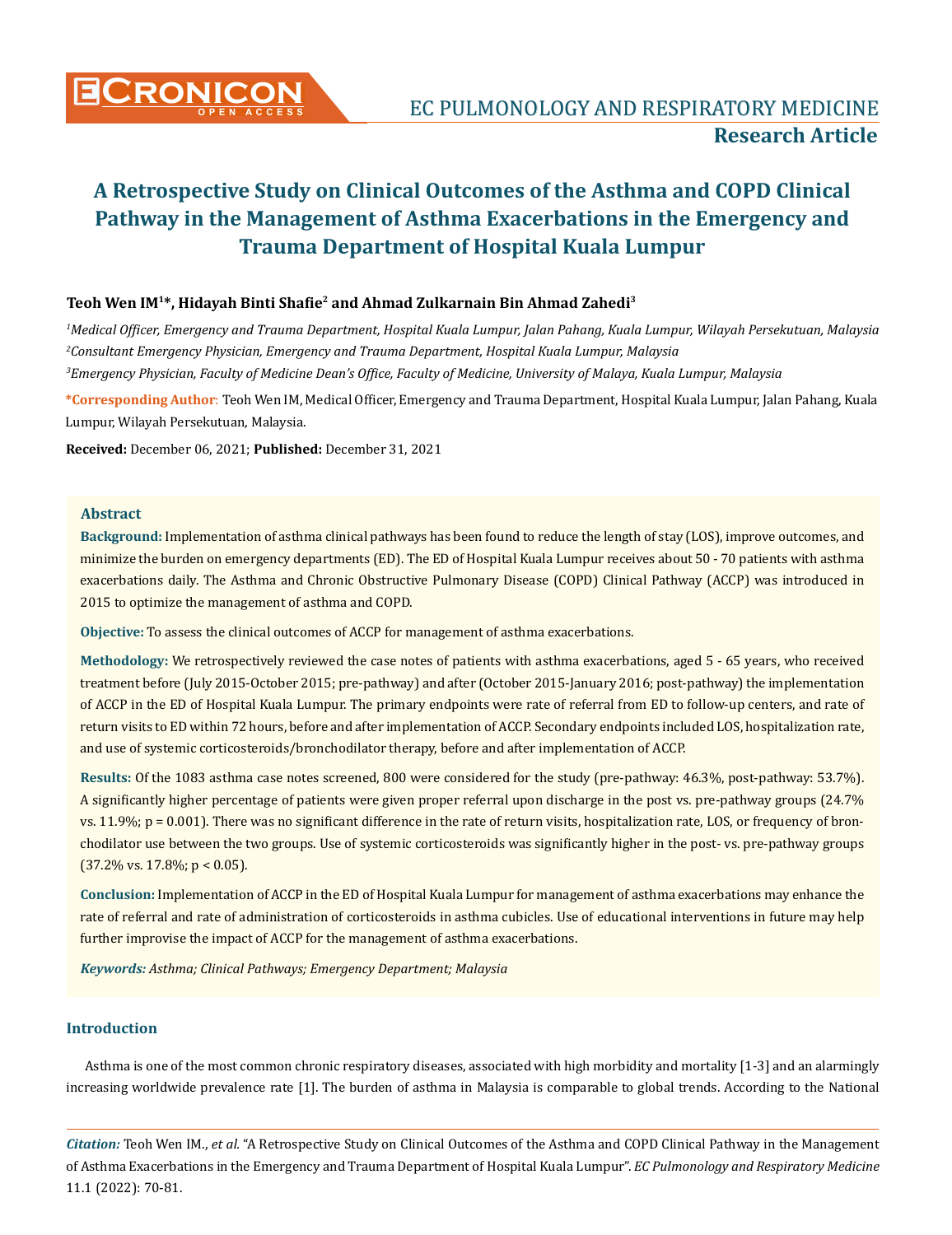71

Health and Morbidity Survey (NHMS III) (updated till 2004), the overall prevalence of asthma in adults in Malaysia was noted to be 4.5%, with about 25.8% presenting with persistent asthma. In this survey, about 74.2% of patients with asthma exacerbations were noted to have attacks at least 1-3 times a year and 17.8% about 4-12 times a year. Close to 20% of asthmatics visited the emergency department (ED), of whom 22.8% visited the ED at least twice a year and more than 22% visited the ED more than thrice a year [4]. According to the NHMS IV in 2011, the overall prevalence of asthma had increased by 50% compared to NHMS II in 1996 [5]. Studies such as the Asthma Insight and Management (AIM) survey, conducted in 2013 in Asia-Pacific countries, including Malaysia, have also reported a high burden of asthma in Malaysia [6]. The results of the AIM survey in Malaysia revealed that - [1] about 22% and 24% of respondents reported daily daytime and night-time asthma symptoms, respectively; [2] 39% and 35% of asthmatics reported daytime and night-time asthma symptoms 1-2 times a week, respectively; and [3] 32% of asthmatics reported asthma exacerbations [6].

Asthma exacerbations not only impact the morbidity of the patient, but they also account for a considerable burden on healthcare services and healthcare expenditure [7,8]. Patients with asthma exacerbations seek treatment mostly in the ED [9,10]. In the Asia-Pacific AIM survey, about 40% of respondents from Malaysia visited the ED or made an unscheduled ED visit during an acute exacerbation of asthma symptoms [11].

Care plans such as personal asthma action plans (PAAPs) have been formulated to facilitate asthma patients to self-manage their symptoms after receiving treatment at a healthcare facility, thereby minimizing the number of ED visits and reducing the burden on the ED. Although PAAPs have proven efficacy in reducing asthma-related symptoms, exacerbations, and morbidity [12,13], one of the biggest roadblocks is the low level of patient' adherence (50%) to the instructions given in the action plan. This may be attributed to a lack of education of patients, difficulty in interpretation of the information in the action plan and limited interaction with treating physicians and clinical staff [12,14,15]. Another limitation in the use of care plans may be the lack of adherence to these plans by the clinicians due to: [1] lack of a clear dissemination plan of the protocol; [2] lack of an implementation strategy; [3] recommendations unsuitable to the characteristics of some patients; [4] lack of awareness about and familiarity with recommendations in the protocol; and [5] disagreement with certain recommendations [16].

Clinical pathways have been introduced to help bridge the gaps between action plans and clinical practice. Clinical pathways can be defined as systematic approaches that provide detailed, essential steps to healthcare professionals for managing specific problems [17,18]. Implementation of asthma care clinical pathway in the ED has been found to be associated with decreased variation/uncertainty in patient care; increased clinicians' knowledge of best practices; improved clinicians' adherence to asthma guidelines; reduced wheezing; reduced administration of relievers; fewer hospital admissions; decreased length of hospital stay; reduced return ED visits; and increase in the use of oral steroids, pulse oximetry and peak expiratory flow rate [19-30]. Thus, the use of asthma clinical pathways in the ED can lead to better patient outcomes and minimize the burden on ED healthcare professionals.

The ED of Hospital Kuala Lumpur receives about 50 - 70 patients with mild-to-moderate exacerbations of asthma daily, contributing to a significant burden and overcrowding of the ED. The Asthma and Chronic Obstructive Pulmonary Disease (COPD) Clinical Pathway (ACCP) was introduced in 2015 to optimize the utilization of resources for treating patients with asthma and COPD, to ensure better clinical outcomes (Appendix A). We conducted this retrospective study in the ED of Hospital Kuala Lumpur to assess the clinical outcomes of ACCP for the management of exacerbations of asthma. We also compared the clinical outcomes before and after the implementation of ACCP. We hypothesized a plausible improvement in clinical outcomes after the implementation of this pathway.



*Appendix A: The asthma and chronic obstructive pulmonary disease clinical pathway at the emergency and trauma department of Hospital Kuala Lumpur.*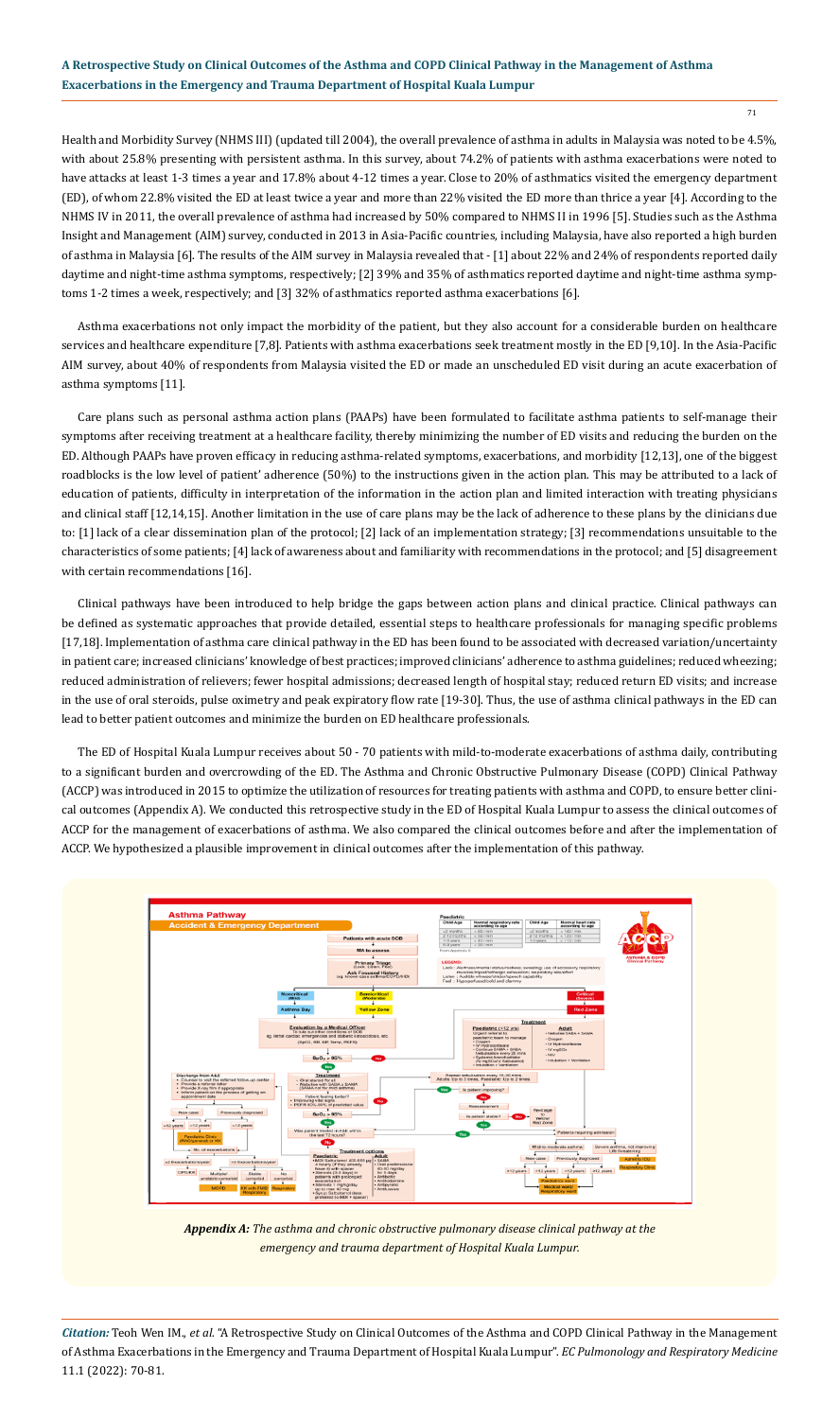#### **Methods**

#### **Study design/settings**

This was a single-centre, retrospective study that involved the review of case notes of patients with acute exacerbations of asthma who received treatment before and after the implementation of ACCP in the Emergency and Trauma Department of Hospital Kuala Lumpur. This study was registered with the National Medical Research Register and received approval from the Ministry of Health Medical Research Ethics Committee.

The retrospective review of case notes was limited to six months (3 July 2015 to 2 January 2016). The historical control group included data retrieved from the case notes dated from 3 July 2015 until 2 October 2015, prior to the implementation of ACCP (pre-pathway group). The ACCP was officially launched at the hospital level in Hospital Kuala Lumpur on 3 October 2015. The post-implementation cohort consisted of data retrieved from case notes dated from 4 October 2015 until 2 January 2016 (post-pathway group).

#### **Patient population**

The case notes of patients were selected based on the following inclusion criteria: [1] age 5-65 years; [2] established bronchial asthma; and [3] exacerbation of asthma with mild-to-moderate severity with or without return visit to the ED of Hospital Kuala Lumpur within 72 from the date of visit. The severity of asthma exacerbation was categorised as mild, moderate or severe based on clinical parameters such as respiratory rate, pulse rate, and pulse oximetry, as per the GINA executive summary 2007.

Pregnant women and patients with severe asthma exacerbations; acute bronchiolitis; respiratory distress requiring ventilation support; or underlying congenital heart disease, pulmonary hypertension, tuberculosis, heart failure, or chronic kidney disease were excluded from the analysis.

### **Outcomes**

The primary outcomes of the analysis were: [1] the rate of referral from the ED after acute asthma care to follow-up centers (healthcare clinics, outpatient departments, and physician clinics); and [2] the rate of return visits to the ED within 72 hours, before and after the implementation of ACCP. The secondary outcomes were to compare the following before vs. after the implementation of ACCP: [1] LOS; [2] hospitalization rate; [3] use of systemic corticosteroids; and [4] frequency of administration of bronchodilator therapy during the management of asthma exacerbations.

#### **Statistical analysis**

A comparison of the clinical outcomes before and after the implementation of ACCP was done. Continuous measures were calculated using mean/standard deviations or median/interquartile ranges (when distribution was not normal). For the primary and secondary outcomes, univariate logistic regression models were used to examine whether the odds of outcomes differed in the groups using generalized estimating equations. For all analyses, p-value < 0.05 was considered statistically significant.

The sample size was calculated using the following formula

$$
n=p(1-p)\bigg(\frac{z_{1-\alpha/2}+z_{1-\beta}}{p-p_0}\bigg)^2
$$

*Citation:* Teoh Wen IM., *et al.* "A Retrospective Study on Clinical Outcomes of the Asthma and COPD Clinical Pathway in the Management of Asthma Exacerbations in the Emergency and Trauma Department of Hospital Kuala Lumpur". *EC Pulmonology and Respiratory Medicine*  11.1 (2022): 70-81.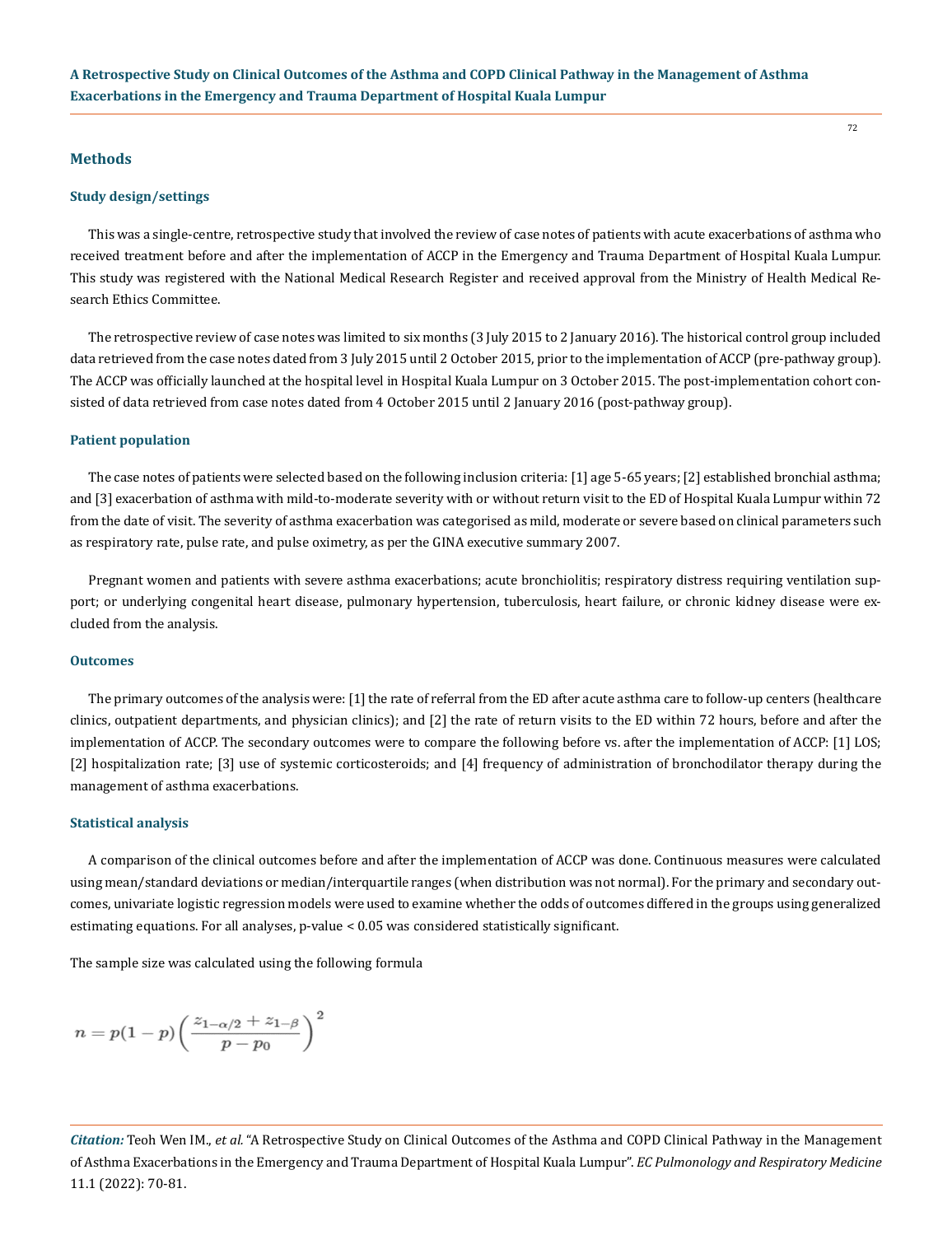Where, n is sample size; p0 is the comparison value = 0.45; α is Type I error = 5%; β is Type II error; 1- β is power = 80%.

The calculated sample was 776 and rounded to 800.

### **Results**

#### **Baseline characteristics**

A total of 1083 asthma case notes were separated from the general medical case notes in the Emergency and Trauma Department of Hospital Kuala Lumpur. About 800 case notes, fulfilling the set eligibility criteria were considered for the study. The asthma case notes were divided into the pre-pathway group, dated from 3 July 2015 to 2 October 2015 (46.3%) and the post-pathway group, dated from 3 October 2015 until 2 January 2016 (53.7%).

The baseline characteristics of the study population are presented in table 1. Overall, the baseline characteristics between the prepathway and post-pathway groups were comparable and no significant differences were noted in terms of age, gender, race, and comorbidities between the groups ( $p > 0.05$ ). The mean age of the patients in the pre- and post-pathway groups was 33.1  $\pm$  16.79 and 32.6  $\pm$ 17.3 years, respectively.

| <b>Characteristics</b> | Pre-pathway; n (%) | Post-pathway; n (%) |
|------------------------|--------------------|---------------------|
| Gender                 |                    |                     |
| Male                   | 193 (52.2)         | 196 (45.6)          |
| Female                 | 177 (47.8)         | 234 (54.4)          |
| Race                   |                    |                     |
| Chinese                | 10(2.7)            | 7(1.6)              |
| Indian                 | 71 (19.2)          | 79 (18.4)           |
| Malay                  | 279 (75.4)         | 333 (77.4)          |
| <b>Others</b>          | 10(2.7)            | 11(2.6)             |
| Hypertension           | 28 (7.6)           | 21 (4.9)            |
| Diabetes mellitus      | 23 (6.2)           | 15(3.5)             |
| Cardiac disease        | 1(0.3)             | 0(0.0)              |
| Renal disease          | 1(0.3)             | 1(0.2)              |
| Dyslipidemia           | 22 (5.9)           | 17(4.0)             |
| Obesity                | 1(0.3)             | 0(0.0)              |
| Atopy                  | 1(0.3)             | 0(0.0)              |

*Table 1: Baseline characteristics of study population.*

#### **Clinical Characteristics**

Most patients (99.9%) with acute asthma exacerbation had a stable general condition that enabled them to walk on their own to the asthma bay. Wheezing was observed in 27 (7.3%) patients in the pre-pathway group and 38 (8.8%) patients in the post-pathway group, with no significant between-group differences ( $p > 0.05$ ).

*Citation:* Teoh Wen IM., *et al.* "A Retrospective Study on Clinical Outcomes of the Asthma and COPD Clinical Pathway in the Management of Asthma Exacerbations in the Emergency and Trauma Department of Hospital Kuala Lumpur". *EC Pulmonology and Respiratory Medicine*  11.1 (2022): 70-81.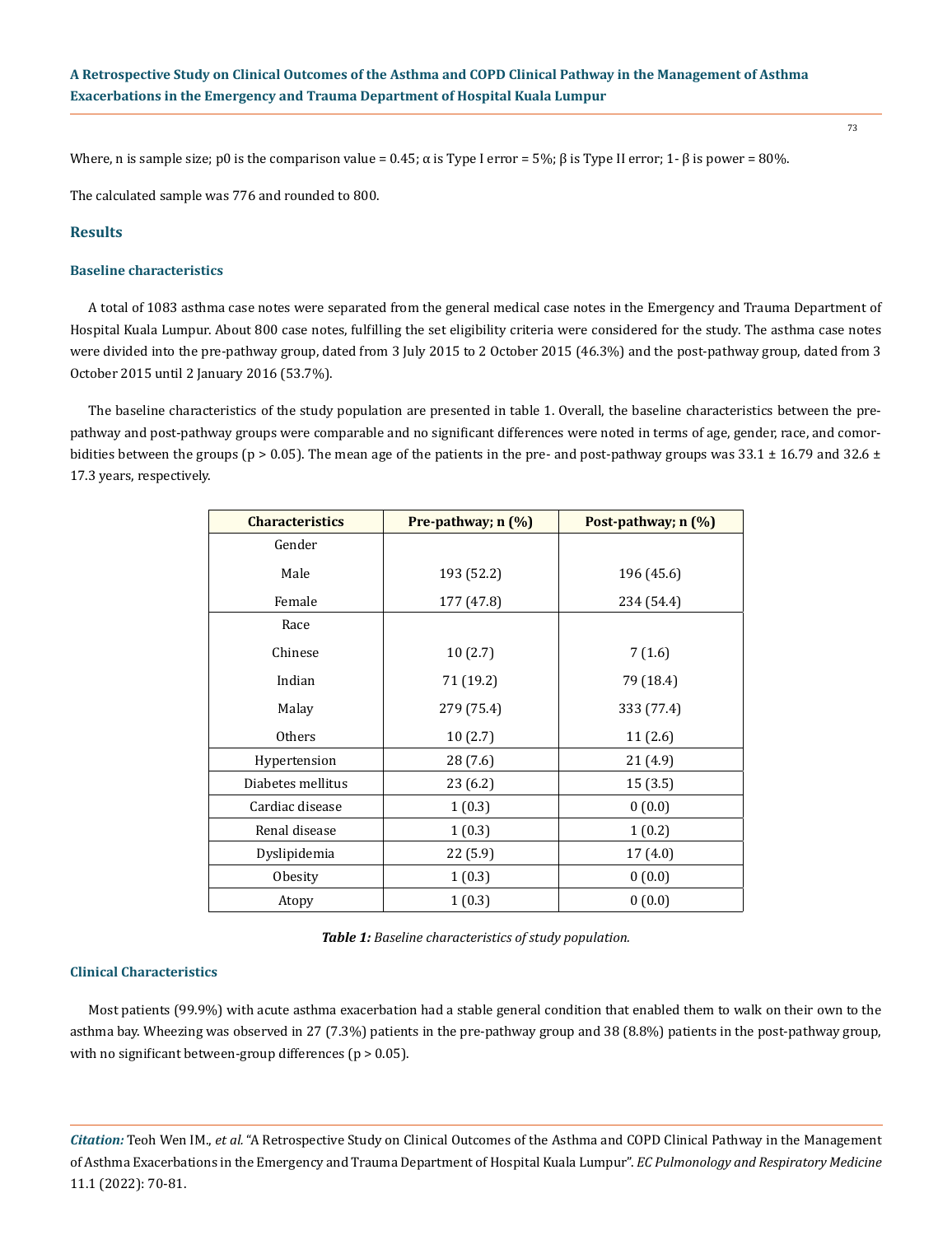For the clinical assessment, the respiratory rate was categorized into mild, moderate, or severe. Two hundred and ninety-five (79.7%) and 347 (80.7%) patients from the pre-pathway and post-pathway groups, respectively, had a normal respiratory rate (mild). There were 68 (18.4%) and 79 (18.4%) patients in the pre- and post-pathway groups, respectively, with moderately increased respiratory rate (less than 25 breaths/min). About seven (1.9%) patients from the pre-pathway group and four (0.9%) patients from the post-pathway group, had a severe respiratory rate ( > 25 breaths/min). Most of the patients (769 [96.1%]) had a measured pulse oximetry value (SPO2) > 95%. We found that there were more patients with an SPO2 value < 95% in the post-pathway group (20 [4.7%] vs. 7 [1.9%] in the pre-pathway group), with no significant between-group differences. Only three (0.4%) patients (one in pre- and two in post-pathway group) had their peak expiratory flow rate (PEFR) measured in the ED. Overall, there were 624 (78%) patients with mild asthma exacerbations and 146 (18.2%) patients with moderate asthma exacerbations (Table 2).

| Severity of exac- | Number of patients (%) | p-value      |       |
|-------------------|------------------------|--------------|-------|
| erbations         | <b>Pre-pathway</b>     | Post-pathway |       |
| Mild              | 300 (81.1)             | 324 (75.3)   | 0.034 |
| Moderate          | 60 (16.2)              | 86 (20.0)    |       |
| Not available     | 10(2.7)                | 20(4.7)      |       |

*Table 2: Categorization of patients based on the severity of asthma exacerbations.*

### **Prior medication use**

There was no significant difference between both groups in terms of previous use of inhaled, short-acting β2-agonist (SABA) (314 [84.9%] vs. 361 [78.5%], p = 0.21). However, the pre-pathway group had significantly more patients on prior inhaled corticosteroids compared to the post-pathway group (MDI Budesonide - 82[22.2%] and 91 [21.2%], respectively; MDI Flixotide - 17 [4.6%] and 7 [1.6], respectively;  $p = 0.047$ ). Further, there was no significant difference between the two groups in terms of previous use of combination inhalers (Appendix B).

|                                                     | Number of patients (%) |              | <b>Total Number</b> | P     |
|-----------------------------------------------------|------------------------|--------------|---------------------|-------|
| <b>Type of medication/combination</b>               | <b>Pre-pathway</b>     | Post-pathway | (%)                 | value |
| Short acting $\beta$ -2 Agonist (SABA)              | 361(84.0%)             | 314(84.9%)   | 675(84.4%)          | 0.77  |
| Inhaled Corticosteroid (ICS) + SABA                 | 100(23.3%)             | 98(26.5%)    | 198(24.8%)          | 0.32  |
| $ICS + Long$ acting $\beta$ -2 Agonist (LABA)       | $0(0.0\%)$             | $2(0.5\%)$   | $2(0.3\%)$          | 0.21  |
| Short acting Muscarinic Antagonist (SAMA)<br>+ SABA | $9(2.1\%)$             | $7(1.9\%)$   | $16(2.0\%)$         | 0.99  |
| Not on any medication                               | 68(15.8%)              | 55(14.9%)    | 123(15.4%)          | 0.77  |

*Appendix B: Types of combination of inhalers.*

### **Primary outcomes**

### **Rate of referrals**

Overall, only 150 (18.8%) patients were discharged with proper referral letters to a primary care physician or specialist. Significantly more patients were given a proper referral letter upon discharge in the post- vs. pre-pathway group (106 [24.7%] vs. 44 [11.9%], respectively;  $p = 0.001$ ) (Table 3). Furthermore, significantly more patients were referred to the outpatient department in the post- vs. prepathway group (53 [12.3%] vs. 17 [4.6%]; p < 0.05) (Figure 1).

*Citation:* Teoh Wen IM., *et al.* "A Retrospective Study on Clinical Outcomes of the Asthma and COPD Clinical Pathway in the Management of Asthma Exacerbations in the Emergency and Trauma Department of Hospital Kuala Lumpur". *EC Pulmonology and Respiratory Medicine*  11.1 (2022): 70-81.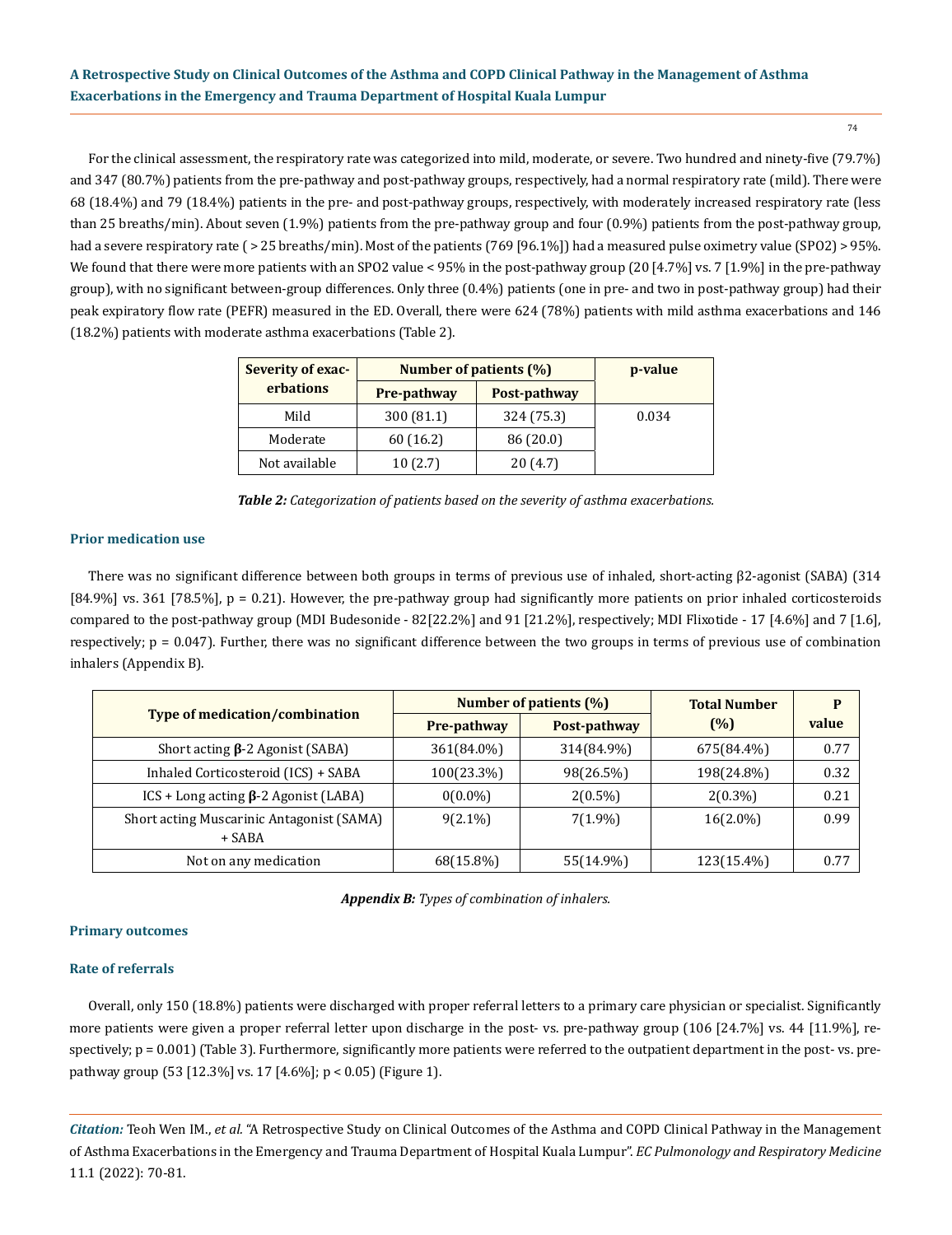| <b>Type of disposition</b> | Number of patients (%) |            | p-value |
|----------------------------|------------------------|------------|---------|
| Discharge with referral    | 44 (11.9)              | 106 (24.7) | 0.001   |
| Discharge without referral | 314 (84.9)             | 308 (71.6) |         |
| Discharge against advice   | 1(0.3)                 | 2(0.5)     |         |



### *Table 3: Types of disposition.*



### **Rate of return visits to the ED**

We found that there was no significant difference in the rate of return visits between the pre- and post-pathway groups (n = 14 [3.7] vs. 12 [2.79] in the pre- vs. post-pathway groups respectively;  $p = 0.43$ ].

#### **Secondary outcomes**

### **Hospitalization rate**

Eleven (3.0) and 14 (3.3%) patients in the pre- and post-pathway group, respectively, were hospitalized and the difference was not significant ( $p = 0.001$ ). The indications for hospitalization are listed in table 4.

| <b>Indications</b>                     | Number of patients (%) |              |  |
|----------------------------------------|------------------------|--------------|--|
|                                        | <b>Pre pathway</b>     | Post pathway |  |
| Discharged from ward within 24 hours   | 0(0.0)                 | 2(0.4)       |  |
| Return visit within 24 hours           | 1(0.3)                 | 1(0.2)       |  |
| Moderate-to-severe asthma exacerbation | 10(2.7)                | 9(2.1)       |  |
| Respiratory distress                   | 0(0.0)                 | 2 (0.5)      |  |

*Citation:* Teoh Wen IM., *et al.* "A Retrospective Study on Clinical Outcomes of the Asthma and COPD Clinical Pathway in the Management of Asthma Exacerbations in the Emergency and Trauma Department of Hospital Kuala Lumpur". *EC Pulmonology and Respiratory Medicine*  11.1 (2022): 70-81.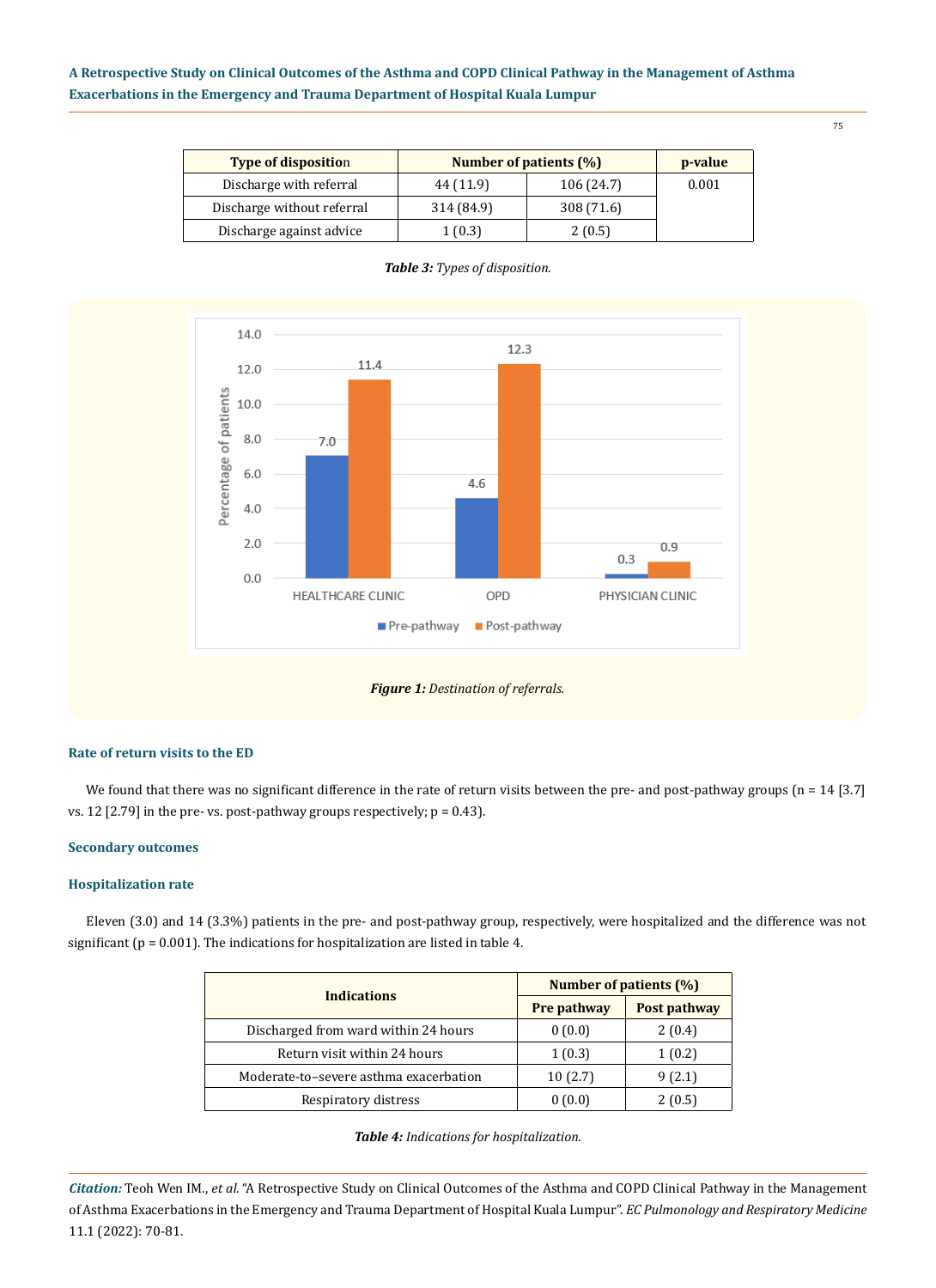### **LOS**

The mean LOS in the ED in the pre-pathway group was 36 minutes, while it was 54 minutes in the post-pathway group, with no significant between-group differences ( $p = 0.43$ ).

#### **Use of systemic corticosteroid/bronchodilator therapy**

Administration of systemic corticosteroids was significantly increased in the post-pathway group (160 [37.2%] vs. 66 [17.8%] in the pre-pathway group; p < 0.05). The preferred route of administration of systemic corticosteroid was by intravenous (IV) injection. Only one patient (0.23%) from the post-pathway group was given oral corticosteroid in the ED (Figure 2).



*Figure 2: Systemic corticosteroid administration.*

All patients were given bronchodilator therapy in the form of oxygen-driven hand-held nebulizer in the asthma cubicles. No significant difference was observed in the frequency of nebulization given to both groups ( $p = 0.085$ ).

#### **Medications at discharge**

Prednisolone tablets were prescribed to 357 (96.5%) patients in the pre-pathway group and 405 (94.2%) in the post-pathway group; with no significant difference between the groups ( $p > 0.05$ ). Salbutamol tablets were prescribed to 327 (88.4%) and 368 (85.6%) patients in the pre-pathway and post-pathway groups respectively, with no significant between-group differences (p > 0.05).

#### **Discussion**

Exacerbation of symptoms is a leading cause of hospitalization in asthma patients. In this retrospective study, we aimed at evaluating the clinical outcomes of patients presenting with asthma exacerbations to the ED, before and after the implementation of ACCP pathway.

*Citation:* Teoh Wen IM., *et al.* "A Retrospective Study on Clinical Outcomes of the Asthma and COPD Clinical Pathway in the Management of Asthma Exacerbations in the Emergency and Trauma Department of Hospital Kuala Lumpur". *EC Pulmonology and Respiratory Medicine*  11.1 (2022): 70-81.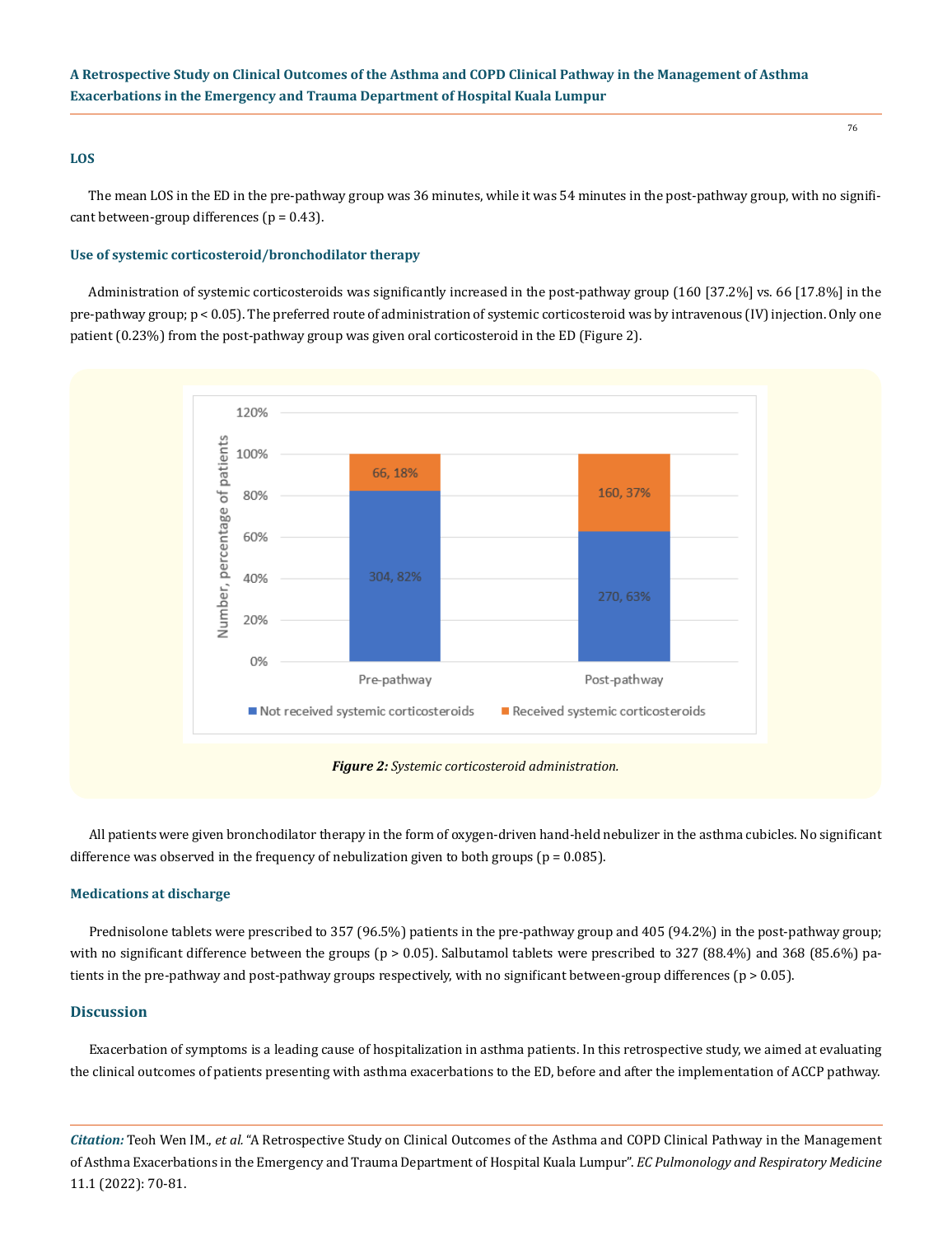77

The mean age of the pre- and post-pathway groups in our study was  $33.1 \pm 16.79$  and  $32.6 \pm 17.3$  years, respectively. This is justified as bronchial asthma affects patients at a younger age as compared with COPD [31,32]. About 78% (n = 624) of the patients in our study had mild exacerbations: A majority of these were in the pre-pathway group  $(81.1\%$ , n = 300; p = 0.034). We believe that this variation could be attributed to the difference in seasons of the year of data collection.

Guidelines for the management of asthma recommend pulse oximetry and PEFR as fundamental elements of evaluation of acute asthma exacerbations in the ED. [32-34] However, we observed that only three (0.4%) patients in our study had their PEFR measured. This clearly reflects a lack of awareness among healthcare professionals in the ED. Also, as PEFR measurement requires more time by the clinician, this may illustrate, in part, the complexity in the implementation of PEFR measurement. However, educating and training on the importance of PEFR could encourage healthcare staff to measure this parameter in all patients with asthma exacerbation symptoms. Studies have shown that educating healthcare staff on PEFR meter use may result in a significant increase in the rate of its utility [19,20,35,36].

There was a significant increase in the primary outcome of rates of referral in the post-pathway group in our study. In a multicentric, non-randomized, pre-post intervention study by Lougheed., et al. implementation of a standardized ED asthma care pathway was associated with a significant increase in referrals [27]. In our study, despite the increase in the referrals after implementation of ACCP, the total number of patients being referred was low  $(18.8\%; n = 150)$ . This can be attributed to inadequate awareness of referral among healthcare personnel, and lack of adequate staff in the ED-resulting in non-awareness among newcomers. Additionally, it reflects the need of adequate time for the staff to get familiarised with the new asthma care pathway. We suggest that establishing an ED asthma team comprising of an education committee and a treatment-monitoring committee will help in establishing the importance of care pathways amongst clinicians, periodically evaluating treatment adherence, enforcing an asthma action plan, and ensuring the compulsory release of referral letters at discharge. Involvement of a primary care representative as well as establishing a dedicated medical/primary care clinic for asthma can also be beneficial in this regard.

Implementation of the ACCP pathway in our study did not have an impact on the rate of return visits to the ED. Views in the literature are mixed regarding this clinical outcome. While some studies have reported a significant reduction in the rate of return visits to the ED after the implementation of asthma care pathway [22,37,38], no change was reported in the rate of return visits to the ED before versus after implementation of asthma care pathway in some other studies [24,27,39].

In this study, no significant difference was found in the rate of hospitalization between the two groups. Our findings are in line with most other studies reported in the literature, [19,39] though few studies have reported fewer hospital admissions after the implementation of asthma care pathway in the ED [25,28].

Studies have shown that asthma care pathways significantly reduce the LOS. Emond., et al. and Johnson., et al. in their studies assessed the impact of asthma care pathways on patient outcomes in the ED and revealed that the LOS decreased by 58 min and 13 hours, respectively following the implementation of a pathway vs. before pathway implementation [20,40]. In a study by Wazeka., et al. the LOS drastically reduced to 2.7 days from 4.2 days after the enforcement of clinical pathways for asthma management [41]. In another recent study, the average LOS was 26 hours lower in patients admitted for severe asthma exacerbations after versus before the implementation of the asthma care pathway [29]. We were unable to perform a statistical test on the LOS in our ED due to a lack of data-mainly because of failure to capture the time of discharge from the ED.

This study confirmed our hypothesis that the implementation of the ACCP pathway for the management of acute asthma exacerbations increases the rate of corticosteroid administration. A significant increase in the rate of IV corticosteroid administration was seen in the post-pathway group (37.2% vs. 17.8% in pre-pathway group). Similar findings have been reported in other studies [25,27]. In a Cochrane database systematic review of 12 randomized controlled trials involving 863 patients, it was reported that administration of systemic corticosteroids to patients with asthma within an hour of presentation to the ED leads to a significant reduction in readmission rates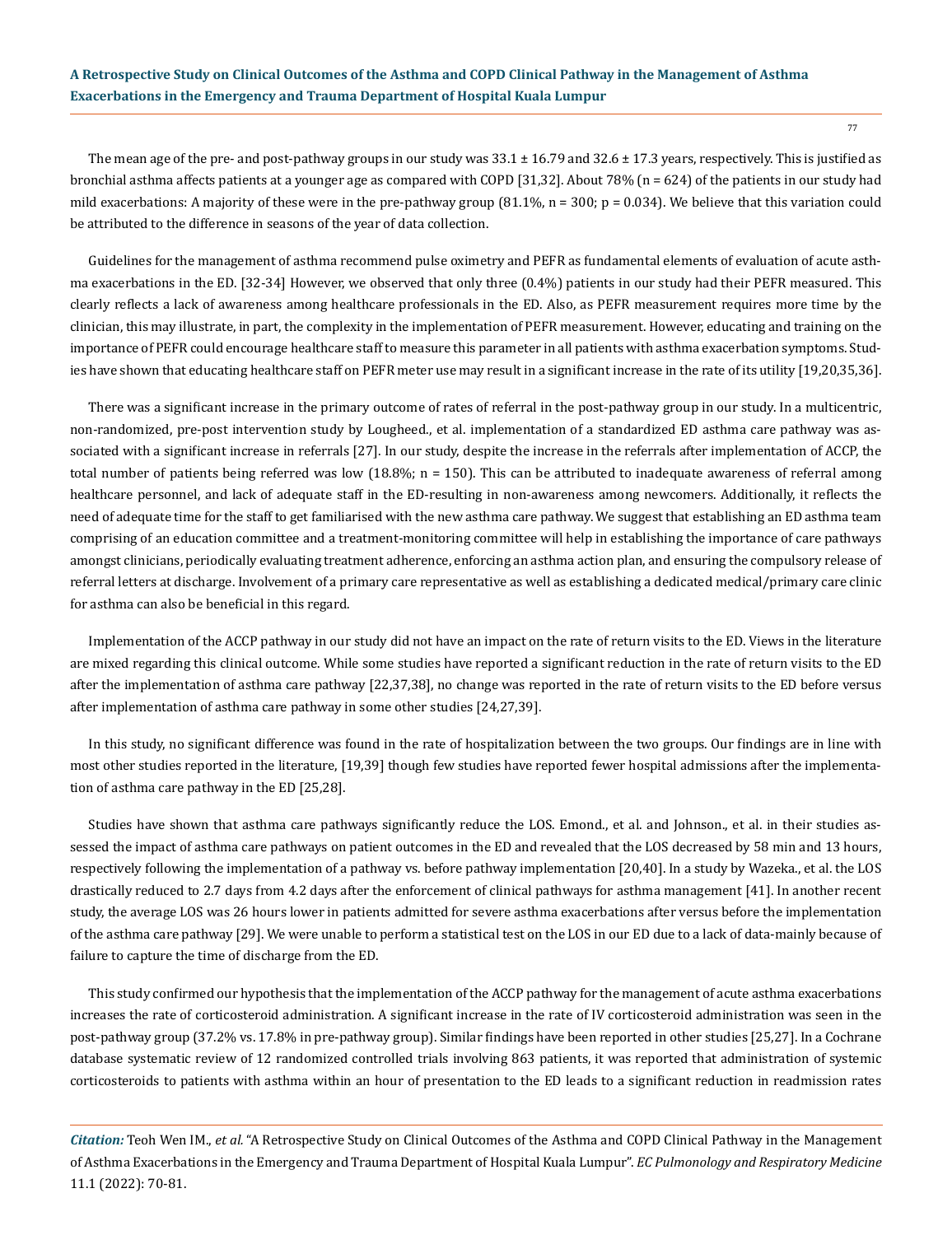[42]. Similarly, in an evidence-based evaluation of studies that administered corticosteroid therapy for acute asthma patients in the ED, a 34% reduction in admission rate was reported in patients receiving IV corticosteroids [43]. In another study conducted among 97 acutely ill asthma patients who were administered corticosteroids at presentation to the ED, it was observed that the hospitalization rate was significantly lower (19%) in the corticosteroid group compared to the control group not receiving corticosteroid therapy (47%) [44]. In a study that examined the benefits of nurse-initiated administration of corticosteroids in the ED, it was found that the hospital admissions rate was significantly reduced among children receiving steroids at triage [45]. However, in our study, we could not establish any significant association between increase in corticosteroid use and reduction in hospitalization rates or return visits to the ED. But, considering the findings from the literature, we propose that the administration of systemic corticosteroids can be listed as an important task to be carried out by healthcare providers for the management of acute exacerbations of asthma in the ED.

We found that the implementation of ACCP did not have any impact on the frequency of bronchodilator therapy or the use of combination bronchodilator therapy. However, in the literature, it has been reported that the implementation of a clinical pathway in an in-patient setting result in the reduction of β-agonist medication administration [33]. To date, there is no available literature that reveals a reduction in the frequency of bronchodilator therapy after the introduction of an asthma care pathway in the ED.

Due to the retrospective nature, a major limitation of our study was the lack of availability of complete data in relation to certain key components. Although the rate of referrals was better post-ACCP, we are unsure whether the patients who received these referral letters missed or turned up for a follow-up. As this was a single-centre study conducted in a tertiary healthcare center, the findings cannot be extrapolated to other clinical settings. Information about ACCP may not have been well circulated to all healthcare providers; this resulted in a lack of awareness and low acceptance of ACCP-leading to its underutilization. Reinforcement and educating personnel about the benefits of ACCP could have improved adherence to the care plan.

#### **Conclusion**

In conclusion, the implementation of ACCP in the ED of Hospital Kuala Lumpur for the management of acute asthma exacerbation was found to enhance the rate of referral to other healthcare centers and the rate of administration of corticosteroids in the asthma cubicles. If educational interventions are widely conducted, a better impact of ACCP can be observed.

#### **Acknowledgements**

We would like to thank AstraZeneca Sdn Bhd. for providing the educational grant for the study. We would like to thank Bio Quest Solutions for supporting in the preparation of essential documents, ethics committee approvals, data analysis and manuscript development.

### **Conflict of Interests**

The Author(s) declare(s) that there is no conflict of interest.

#### **Funding Statement**

AstraZeneca Sdn Bhd funded the study, but the sponsor has no role in study design, data collection, analysis and reporting.

### **Bibliography**

- 1. [GBD Chronic Respiratory Disease Collaborators. "Global, regional, and national deaths, prevalence, disability-adjusted life years, and](https://pubmed.ncbi.nlm.nih.gov/28822787/)  [years lived with disability for chronic obstructive pulmonary disease and asthma, 1990-2015: A systematic analysis for the Global](https://pubmed.ncbi.nlm.nih.gov/28822787/)  Burden of Disease Study 2015". *[The Lancet Respiratory Medicine](https://pubmed.ncbi.nlm.nih.gov/28822787/)* 5 (2017): 691-706.
- 2. [GBD 2017 DALYs and HALE collaborators. "Global, regional, and national disability-adjusted life-years \(DALYs\) for 359 diseases and](https://pubmed.ncbi.nlm.nih.gov/30415748/)  [injuries and healthy life expectancy \(HALE\) for 195 countries and territories, 1990-2017: A systematic analysis for the Global Burden](https://pubmed.ncbi.nlm.nih.gov/30415748/)  of Disease Study 2017". *Lancet* [392.10159 \(2018\): 1859-1922.](https://pubmed.ncbi.nlm.nih.gov/30415748/)

*Citation:* Teoh Wen IM., *et al.* "A Retrospective Study on Clinical Outcomes of the Asthma and COPD Clinical Pathway in the Management of Asthma Exacerbations in the Emergency and Trauma Department of Hospital Kuala Lumpur". *EC Pulmonology and Respiratory Medicine*  11.1 (2022): 70-81.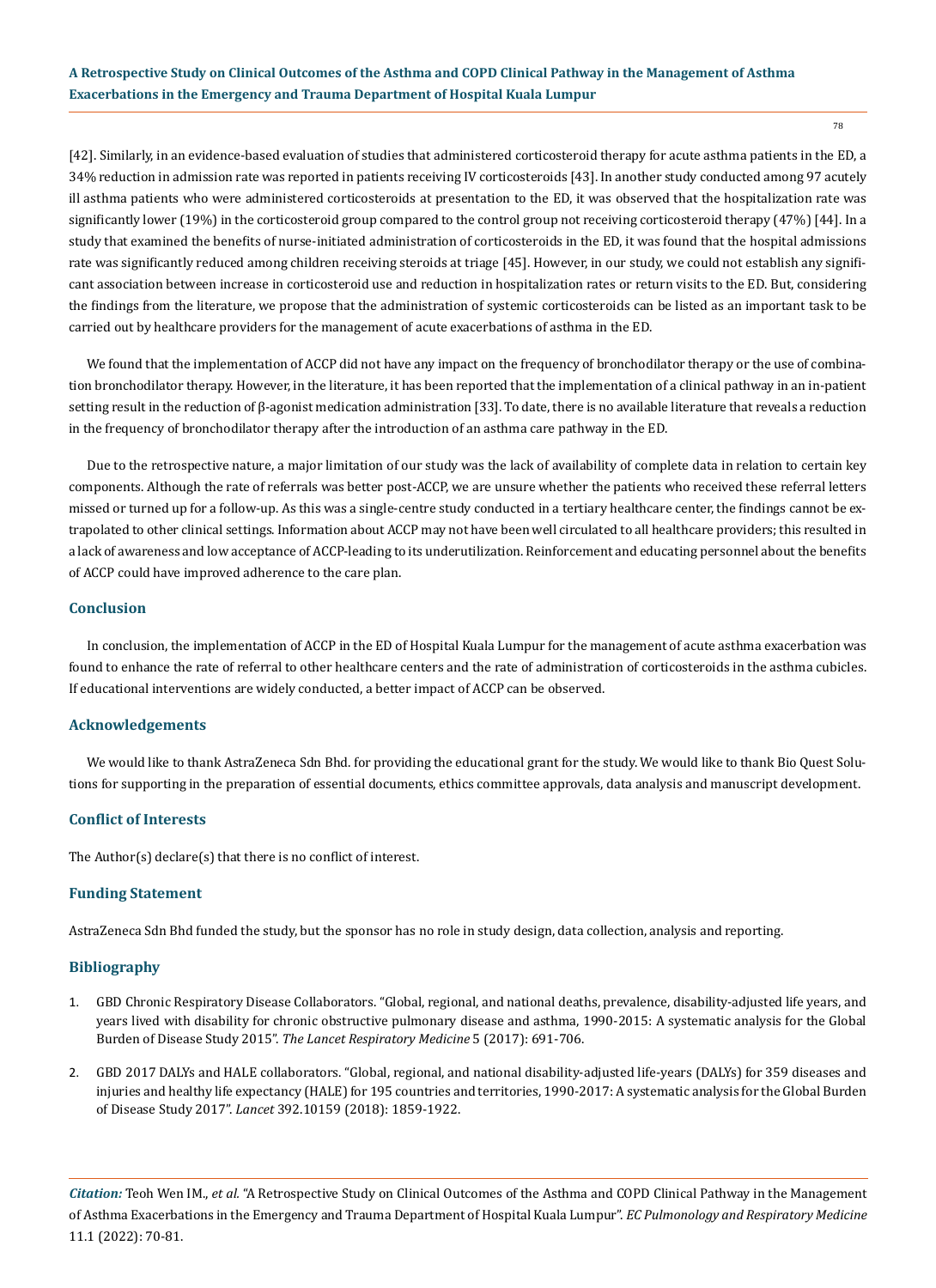- 79
- 3. [GBD 2017 causes of death collaborators. "Global, regional, and national age-sex-specific mortality for 282 causes of death in 195](https://www.thelancet.com/journals/lancet/article/PIIS0140-6736(18)32203-7/fulltext)  [countries and territories, 1980-2017: A systematic analysis for the Global Burden of Disease Study 2017".](https://www.thelancet.com/journals/lancet/article/PIIS0140-6736(18)32203-7/fulltext) *Lancet* 392 (2018): 1736- [1788.](https://www.thelancet.com/journals/lancet/article/PIIS0140-6736(18)32203-7/fulltext)
- 4. [The Third National Health and Morbidity Survey \(NHMS III\) 2006, Asthma. Institute for Public Health \(PIH\) \(2008\).](https://iku.moh.gov.my/images/IKU/Document/REPORT/2006/ExecutiveSummary.pdf)
- 5. [National Health and Morbidity Survey \(2011\).](https://iku.moh.gov.my/images/IKU/Document/REPORT/NHMS2011-VolumeIII.pdf)
- 6. Thompson PJ., *et al.* ["Insights, attitudes and perceptions about asthma and its treatment: Findings from a multinational survey of](https://pubmed.ncbi.nlm.nih.gov/23730953/)  [patients from 8 Asia-Pacific countries and Hong Kong".](https://pubmed.ncbi.nlm.nih.gov/23730953/) *Respirology* 18 (2013): 957-967.
- 7. Chastek B., *et al.* ["Economic burden of illness among patients with severe asthma in a managed care setting".](https://pubmed.ncbi.nlm.nih.gov/27348285/) *Journal of Managed Care [and Specialty Pharmacy](https://pubmed.ncbi.nlm.nih.gov/27348285/)* 22.7 (2016): 848-846.
- 8. Bahadori K., *et al.* ["Economic burden of asthma: A systematic review".](https://pubmed.ncbi.nlm.nih.gov/19454036/) *BMC Pulmonary Medicine* 9 (2009): 24.
- 9. Johnson LH., *et al.* ["Asthma-related emergency department use: current perspectives".](https://pubmed.ncbi.nlm.nih.gov/27471415/) *Open Access Emergency Medicine* 8 (2016): [47-55.](https://pubmed.ncbi.nlm.nih.gov/27471415/)
- 10. [Rui P and Kang K. "National Hospital Ambulatory Medical Care Survey \(NHAMCS\): 2015 Emergency Department Summary Tables](https://www.cdc.gov/nchs/data/nhamcs/web_tables/2015_ed_web_tables.pdf)  [\(2015\).](https://www.cdc.gov/nchs/data/nhamcs/web_tables/2015_ed_web_tables.pdf)
- 11. Thompson PJ., *et al.* ["Insights, attitudes, and perceptions about asthma and its treatment: findings from a multinational survey of](https://pubmed.ncbi.nlm.nih.gov/23730953/)  [patients from 8 Asia-Pacific countries and Hong Kong". Supplement 2-additional results.](https://pubmed.ncbi.nlm.nih.gov/23730953/) *Respirology* 18 (2013): 957-967.
- 12. Ring N., *et al.* ["The 'vicious cycle' of personalised asthma action plan implementation in primary care: a qualitative study of patients](https://bmcfampract.biomedcentral.com/articles/10.1186/s12875-015-0352-4)  [and health professionals' views".](https://bmcfampract.biomedcentral.com/articles/10.1186/s12875-015-0352-4) *BMC Family Practice* 16 (2015): 145.
- 13. Djandji F., *et al.* ["Enablers and determinants of the provision of written action plans to patients with asthma: a stratified survey of](https://pubmed.ncbi.nlm.nih.gov/28364118/)  Canadian physicians". *[npj Primary Care Respiratory Medicine](https://pubmed.ncbi.nlm.nih.gov/28364118/)* 27 (2017): 21.
- 14. [Kaferle JE and Wimsatt LA. "A team-based approach to providing asthma action plans".](https://pubmed.ncbi.nlm.nih.gov/22403208/) *Journal of the American Board of Family Medicine* [25 \(2012\): 247-249.](https://pubmed.ncbi.nlm.nih.gov/22403208/)
- 15. Yin HS., *et al.* ["A low-literacy asthma action plan to improve provider asthma counseling: A randomized study".](https://pubmed.ncbi.nlm.nih.gov/26634774/) *Pediatrics* 137.1 [\(2016\): e2015046.](https://pubmed.ncbi.nlm.nih.gov/26634774/)
- 16. [Wahabi HA and Alzeidan RA. "Reasons behind non-adherence of healthcare practitioners to pediatric asthma guidelines in an emer](https://pubmed.ncbi.nlm.nih.gov/22846162/)[gency department in Saudi Arabia".](https://pubmed.ncbi.nlm.nih.gov/22846162/) *BMC Health Services Research* 12 (2012): 226.
- 17. Campbell H., *et al.* ["Integrated care pathways".](http://www.bandolier.org.uk/booth/glossary/ICP.html) *BMJ* 316 (1998): 133-137.
- 18. Talib HJ., *et al.* ["The impact of a clinical asthma pathway on resident education".](https://pubmed.ncbi.nlm.nih.gov/29789799/) *BioMed Research International* 2018 (2018): 5472876.
- 19. Dalcin PTR., *et al.* ["Effect of clinical pathways on the management of acute asthma in the emergency department: Five years of evalu](https://pubmed.ncbi.nlm.nih.gov/17530525/)ation". *[Journal of Asthma](https://pubmed.ncbi.nlm.nih.gov/17530525/)* 44 (2007): 273-279.
- 20. Emond SD., *et al.* ["Effect of an emergency department asthma program on acute asthma care".](https://pubmed.ncbi.nlm.nih.gov/10459087/) *Annals of Emergency Medicine* 34.3 [\(1999\): 321-325.](https://pubmed.ncbi.nlm.nih.gov/10459087/)
- 21. [Sucov A and Veenema TG. "Implementation of a disease-specific care plan changes clinician behaviors".](https://pubmed.ncbi.nlm.nih.gov/10919520/) *American Journal of Emergency Medicine* [18 \(2000\): 367-371.](https://pubmed.ncbi.nlm.nih.gov/10919520/)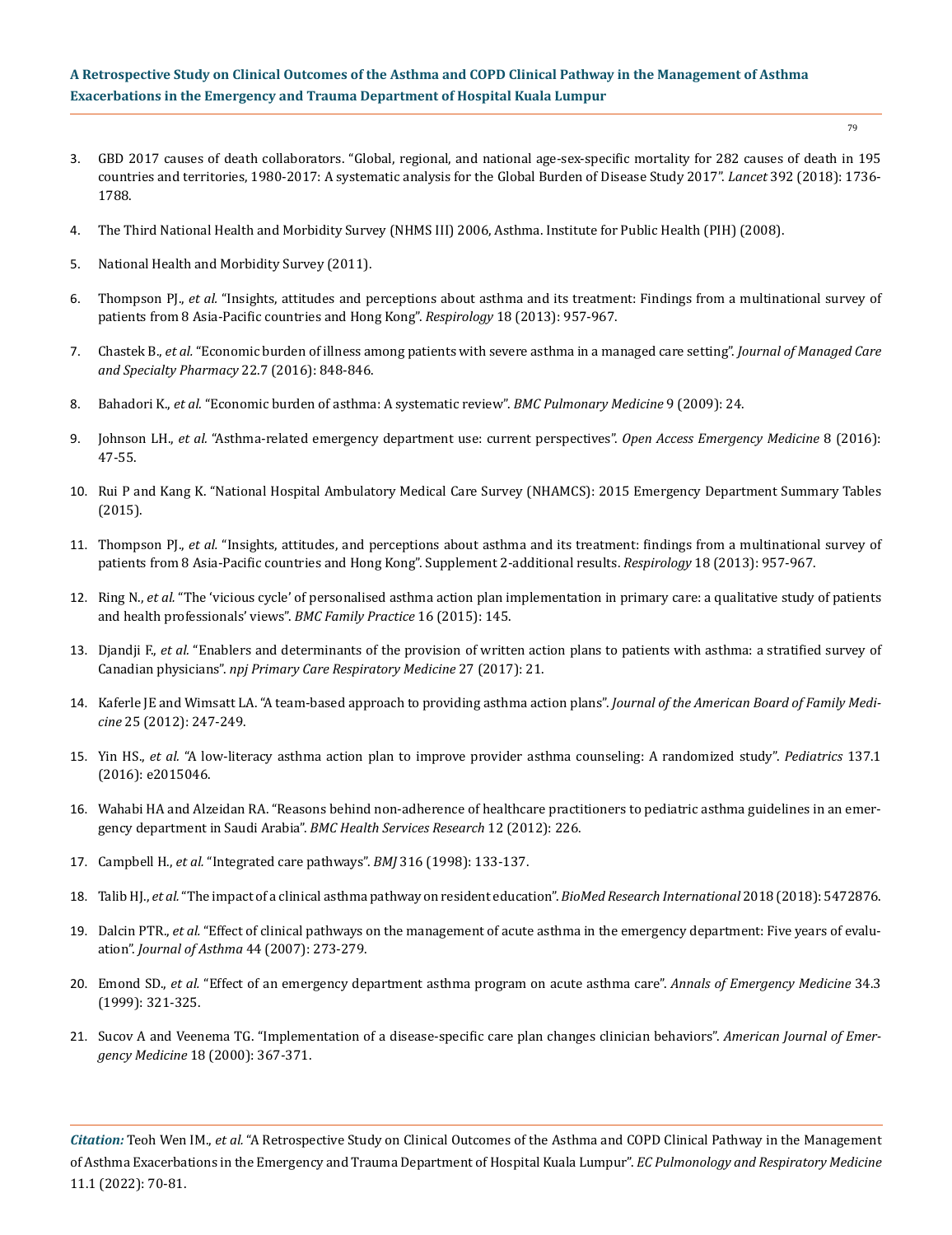- 22. Kwok C., *et al.* ["Effects of a standardized emergency department asthma care pathway on health services utilization".](https://erj.ersjournals.com/content/52/suppl_62/OA5155) *European Respiratory Journal* [52 \(2018\): OA5155.](https://erj.ersjournals.com/content/52/suppl_62/OA5155)
- 23. Olajos-Clow J., *et al.* ["Emergency department adult asthma care pathway: Healthcare providers' perceived utility and barriers to](https://pubmed.ncbi.nlm.nih.gov/20118853/) implementation". *[Advanced Emergency Nursing Journal](https://pubmed.ncbi.nlm.nih.gov/20118853/)* 31.1 (2009): 44-53.
- 24. Chen KH., *et al.* ["Effectiveness of paediatric asthma clinical pathways: A narrative systematic review".](https://pubmed.ncbi.nlm.nih.gov/24471514/) *Journal of Asthma* 51.5 (2014): [480-492.](https://pubmed.ncbi.nlm.nih.gov/24471514/)
- 25. Bekmezian A., *et al.* ["Clinical pathway improves pediatrics asthma management in the emergency department and reduces admis](https://pubmed.ncbi.nlm.nih.gov/25985707/)sions". *[Journal of Asthma](https://pubmed.ncbi.nlm.nih.gov/25985707/)* 52.8 (2015): 806-814.
- 26. Kim H., *et al.* ["Clinical usefulness of asthma clinical pathway for management of acute asthmatic children in pediatric emergency](https://www.researchgate.net/publication/274013997_Clinical_Usefulness_of_Asthma_Clinical_Pathway_for_Management_of_Acute_Asthmatic_Children_in_Pediatric_Emergency_Department) department". *[The Journal of Allergy and Clinical Immunology](https://www.researchgate.net/publication/274013997_Clinical_Usefulness_of_Asthma_Clinical_Pathway_for_Management_of_Acute_Asthmatic_Children_in_Pediatric_Emergency_Department)* 129.2 (2012): AB77.
- 27. Lougheed MD., *et al.* ["Multicentre evaluation of an emergency department asthma care pathway for adults".](https://pubmed.ncbi.nlm.nih.gov/19523270/) *CJEM* 11.3 (2009): 215- [229.](https://pubmed.ncbi.nlm.nih.gov/19523270/)
- 28. McCoy EM., *et al.* ["Implementing a standardized clinical pathway leads to reduced asthma admissions and health care costs".](https://journals.lww.com/pqs/Fulltext/2018/07000/Implementing_a_Standardized_Clinical_Pathway_Leads.6.aspx) *Pediatric [Quality and Safety](https://journals.lww.com/pqs/Fulltext/2018/07000/Implementing_a_Standardized_Clinical_Pathway_Leads.6.aspx)* 3.4 (2018): e091.
- 29. Shakirah MS., *et al.* ["Paediatric asthma clinical pathway: Impact on cost and quality of care".](https://pubmed.ncbi.nlm.nih.gov/31079125/) *Medical Journal of Malaysia* 2019;74 (2): [138-144.](https://pubmed.ncbi.nlm.nih.gov/31079125/)
- 30. Norton SP., *et al.* ["Effect of a clinical pathway on the hospitalisation rates of children with asthma: A prospective study".](https://pubmed.ncbi.nlm.nih.gov/16905562/) *Archives of [Disease in Childhood](https://pubmed.ncbi.nlm.nih.gov/16905562/)* 92.1 (2007): 60-66.
- 31. Buist AS., *et al.* ["International variation in the prevalence of COPD \(The BOLD Study\): a population-based prevalence study".](https://pubmed.ncbi.nlm.nih.gov/17765523/) *Lancet* [370 \(2007\): 741-750.](https://pubmed.ncbi.nlm.nih.gov/17765523/)
- 32. [COPD and Asthma- Differential diagnosis. American Academy of Family Physicians \(AAFP\), \(2016\).](https://www.aafp.org/dam/AAFP/documents/journals/fpm/COPD-Asthma.pdf)
- 33. Camargo CA., *et al.* ["Managing asthma exacerbations in the emergency department: Summary of the national asthma education and](https://pubmed.ncbi.nlm.nih.gov/19683665) [prevention program expert panel report 3 guidelines for the management of asthma exacerbations".](https://pubmed.ncbi.nlm.nih.gov/19683665) *The Journal of Emergency Medicine* [37.2S \(2009\): S6-S17.](https://pubmed.ncbi.nlm.nih.gov/19683665)
- 34. Reddel HK., *et al.* ["A summary of the new GINA strategy: A roadmap to asthma control".](https://pubmed.ncbi.nlm.nih.gov/26206872/) *European Respiratory Journal* 46.3 (2015): [622-639.](https://pubmed.ncbi.nlm.nih.gov/26206872/)
- 35. Mishra N., *et al.* ["Asthma education for better compliance in disease management".](https://pubmed.ncbi.nlm.nih.gov/23738402/) *The Indian Journal of Allergy Immunology* 19.1 [\(2005\): 25-28.](https://pubmed.ncbi.nlm.nih.gov/23738402/)
- 36. [Ly CD and Dennehy CE. "Emergency department management of pediatric asthma at a university teaching hospital".](https://pubmed.ncbi.nlm.nih.gov/17848423/) *Annals of Pharmacotherapy* [41 \(2007\): 1625-1631.](https://pubmed.ncbi.nlm.nih.gov/17848423/)
- 37. Guttman A., *et al.* ["Effectiveness of emergency department asthma management strategies on return visits in children: A population](https://pubmed.ncbi.nlm.nih.gov/18055658)based study". *Pediatrics* [120.6 \(2007\): e1402-1410.](https://pubmed.ncbi.nlm.nih.gov/18055658)
- 38. Browne GJ., *et al.* ["The benefits of using clinical pathways for managing acute paediatric illness in an emergency department".](https://pubmed.ncbi.nlm.nih.gov/11892822/) *Journal [of Quality in Clinical Practice](https://pubmed.ncbi.nlm.nih.gov/11892822/)* 21 (2001): 50-55.
- 39. Rutman L., *et al.* ["Standardized asthma admission criteria reduce length of stay in a pediatric emergency department".](https://pubmed.ncbi.nlm.nih.gov/26728418/) *Academic [Emergency Medicine](https://pubmed.ncbi.nlm.nih.gov/26728418/)* 23.3 (2016): 289-296.

*Citation:* Teoh Wen IM., *et al.* "A Retrospective Study on Clinical Outcomes of the Asthma and COPD Clinical Pathway in the Management of Asthma Exacerbations in the Emergency and Trauma Department of Hospital Kuala Lumpur". *EC Pulmonology and Respiratory Medicine*  11.1 (2022): 70-81.